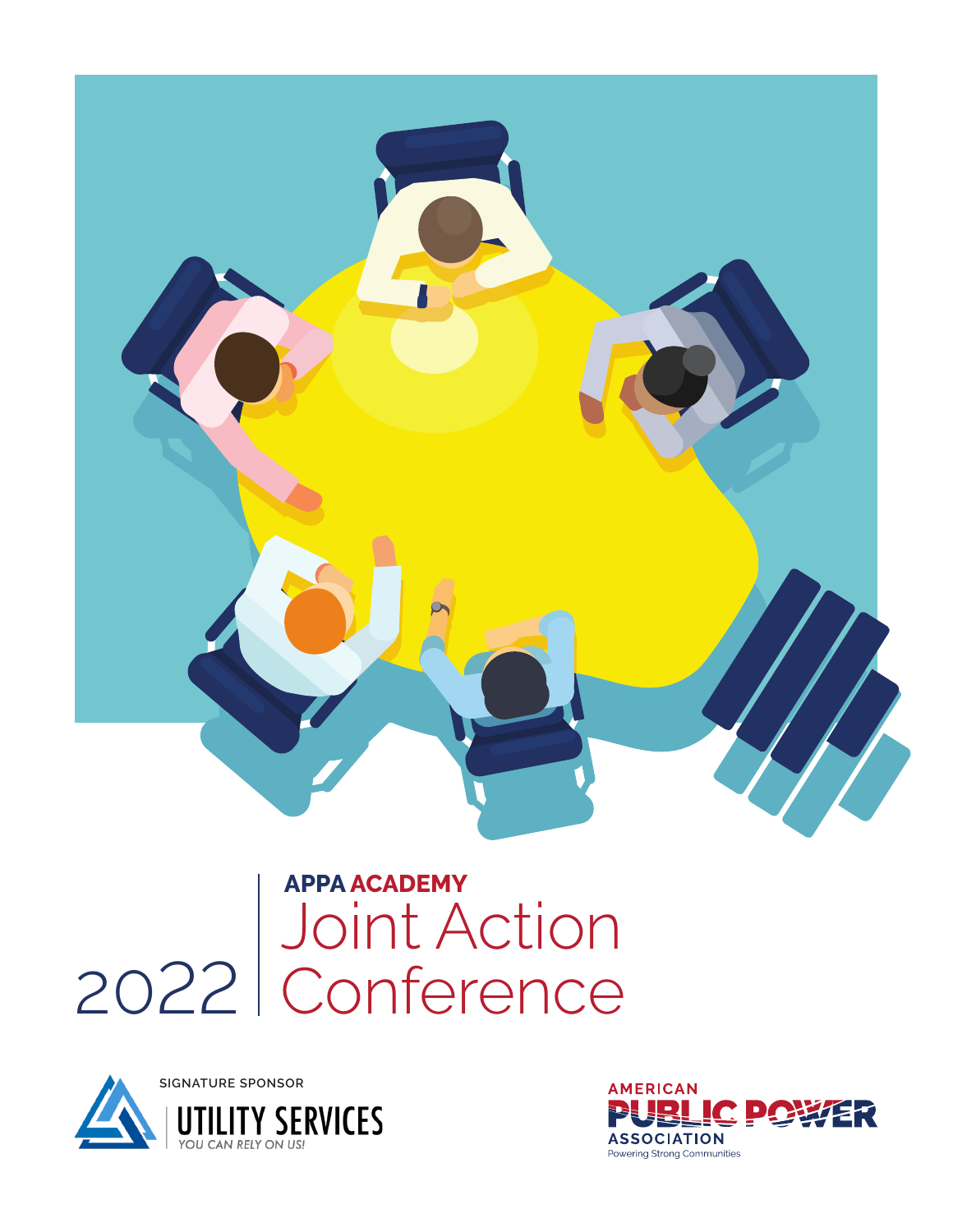# Sunday, January 9



**5 – 6 p.m.** Welcome Reception (Guests welcome)

*Sunset Terrace*

# nday, January 10

All times Central Standard Time.

**7:30 – 8:30 a.m.** REGISTRATION

*Pre-Function Area*

### Networking Breakfast

Grand Piazza All sessions to be held in Crystal 2 & 3

#### **8:30 – 9 a.m.** Welcome & Introductions

*CEUs .1 / PDHs .5 / CPEs .5, Specialized Knowledge Crystal 2 & 3*

### American Public Power Association CEO Address

*JOY DITTO, President & CEO, American Public Power Association*

#### **9 – 10:15 a.m.** Preparing for the Clean Energy Future

*CEUs .1 / PDHs 1.25 / CPEs 1.5, Specialized Knowledge*

Hear how a panel of joint action agency leaders are adjusting their energy portfolios to build toward a non-emitting future. Discuss recent and expected legislation and regulatory changes, including what steps joint action agencies are taking to meet policy and rule changes at the federal and state levels.

*KEVIN GADEN, President & CEO, Illinois Municipal Electric Agency; RANDY, HOWARD, General Manager, Northern California Power Agency; DOUG HUNTER, CEO & General Manager, Utah Associated Municipal Power Systems; and JACOB WILLIAMS, General Manager & CEO, Florida Municipal Power Agency*

#### **10:15 – 10:30 a.m.** BREAK

#### **10:30 – 11:30 a.m.** The Future of Coal

#### *CEUs .1 / PDHs 1 / CPEs 1.2, Specialized Knowledge*

From carbon capture to decommissioning and site redevelopment, hear about the latest barriers and opportunities for coal-fired plants. Review options for such facilities in the changing energy landscape, from further emissions controls to potential site reuse as an economic development tool.

*EMILY MEDINE, Principal, Energy Ventures Analysis*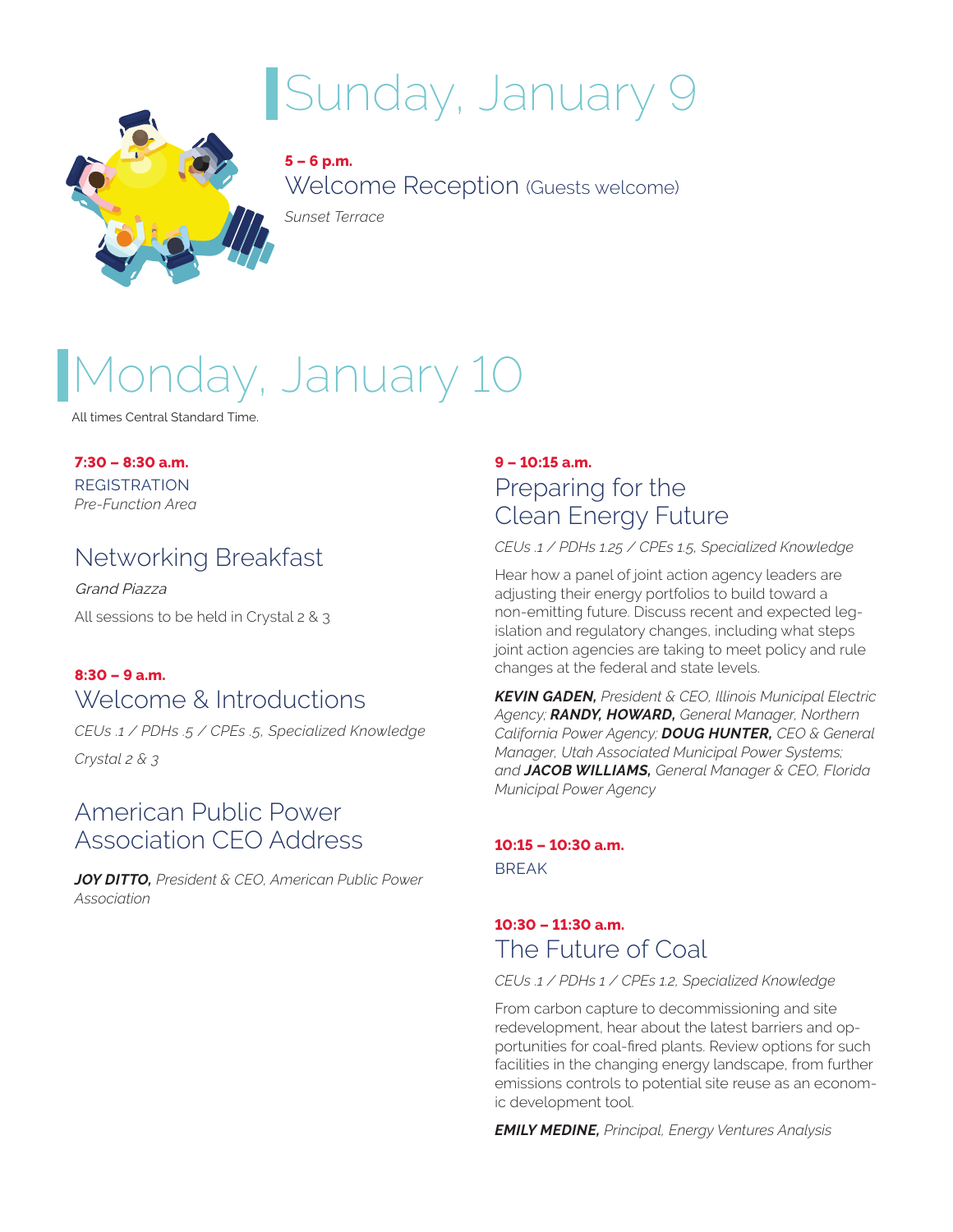## Monday, January 10

#### **11:30 a.m. – 12:45 p.m.**

Networking Lunch

(hosted by APPA)

Grand Piazza

#### **12:45 – 1:30 p.m.** The Future of Nuclear

*CEUs .1 / PDHs .75 / CPEs .9, Specialized Knowledge*

Dive into the state of nuclear energy, including prospects and challenges facing the current fleet and the exciting developments happening with the next generation of nuclear technology. Explore advancements and trends in nuclear energy in the U.S. and globally, including the variety of microreactors, small modular reactors, and medium and large units poised to come online in the next decade.

*MARIA KORSNICK, President & CEO, Nuclear Energy Institute*

**1:30 – 1:45 p.m.** BREAK

#### **1:45 – 2:45 p.m.** The Future of Renewable Energy

*CEUs .1 / PDHs 1 / CPEs 1.2, Specialized Knowledge*

Hear about new developments in renewable energy, including solar, wind, storage. Hear about challenges and opportunities of each of the technologies and where they are headed. Then hear how joint action agencies are moving forward with their projects and how you can learn from their experiences.

*PATRICK BOWLAND, CEO & General Manager, Michigan Public Power Agency; TOM ROWLANDS-REES, Head of Research, North America, BloombergNEF*

**2:45 – 3 p.m.** BREAK

#### **3 – 4 p.m.** The Future of Natural Gas

*CEUs .1 / PDHs 1 / CPEs 1.2, Specialized Knowledge*

Get an update on the natural gas market, including forecasts on expectations for the supply, demand, and prices in the near and long term. Reflect on industry lessons learned from Winter Storm Uri and explore the possible role of natural gas in a clean energy future.

*CATHERINE ELDER, Principal Associate, Energy Policy & Market Assessment, Aspen Environmental Group*

### **4 – 5 p.m.** New Developments in Cybersecurity

*CEUs .1 / PDHs 1 / CPEs 1.2, Specialized Knowledge* 

Get an update on recent developments in cybersecurity from your JAA peers. Learn about APPA's Cybersecurity Defense Community and cooperative agreement for developing and deploying OT cybersecurity technology at public power utilities. Learn about programs being offered by other joint action agencies and opportunities for collaboration and engagement.

*CARTER MANUCY, IT/OT & Cybersecurity Director, Florida Municipal Power Agency*

### **5:30-6:30 p.m.** Reception

*Grand Lawn*



The American Public Power Association is the voice of not-for-profit, community-**POWER** is the voice of not-for-profit, community<br>**ASSOCIATION** owned utilities that power 2,000 towns and cities nationwide. Our association advocates and advises on electricity policy, technology, trends, training, and operations. www.PublicPower.org

## **APPA**

The APPA Academy is public power's **ACADEMY** complete resource for professional education and certification and helps AMERICAN PUBLIC education and certification and net<br>POWER ASSOCIATION you keep up with rapidly evolving technologies, regulations, and customer needs. We offer conferences, webinars, special events, continuing education, and custom in-house trainings. www.publicpower.org/APPAAcademy